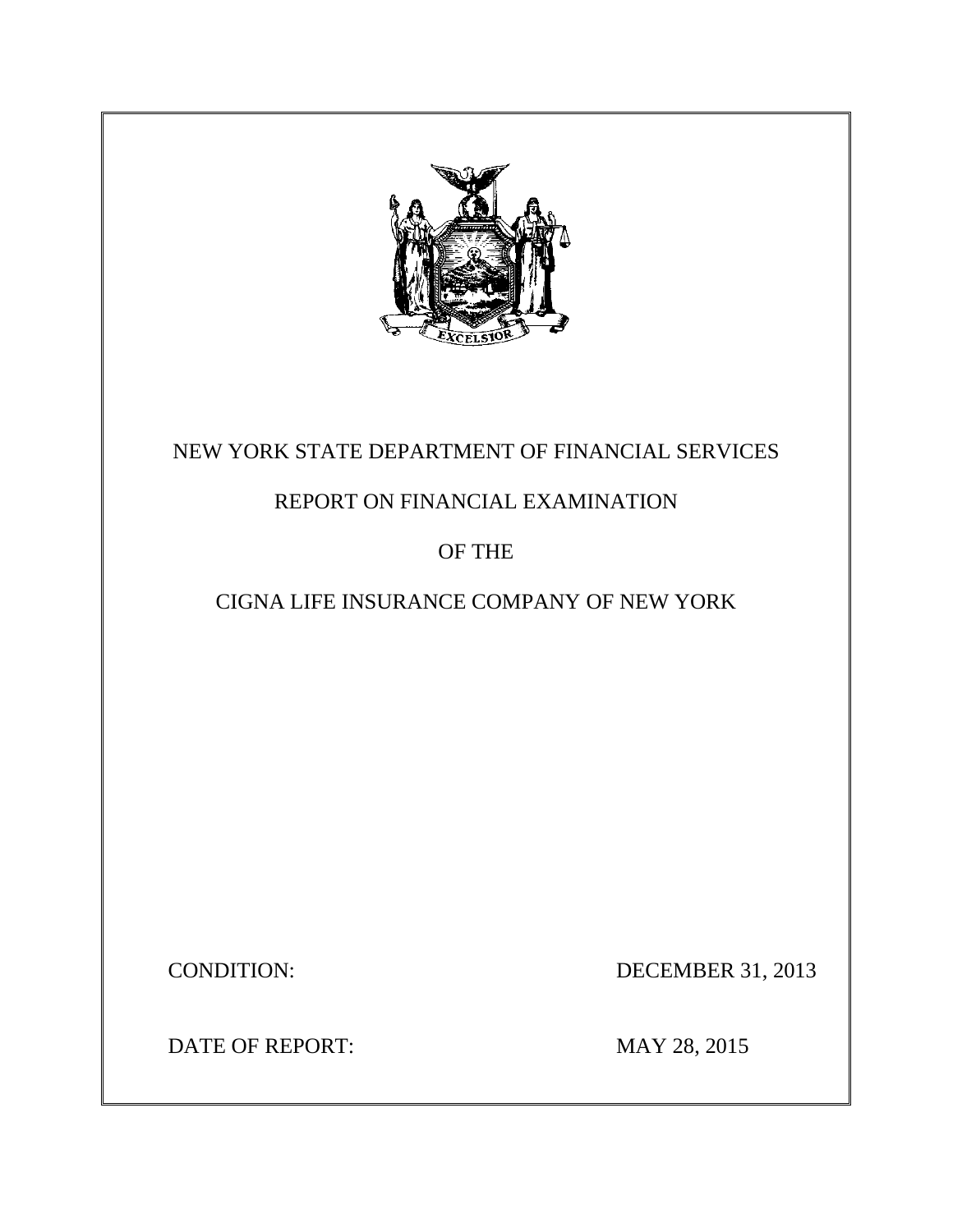### NEW YORK STATE DEPARTMENT OF FINANCIAL SERVICES

### REPORT ON FINANCIAL EXAMINATION

### OF THE

# CIGNA LIFE INSURANCE COMPANY OF NEW YORK

# AS OF

### DECEMBER 31, 2013

DATE OF REPORT: MAY 28, 2015

**EXAMINER:** 

**JOANNE CAMPANELLI**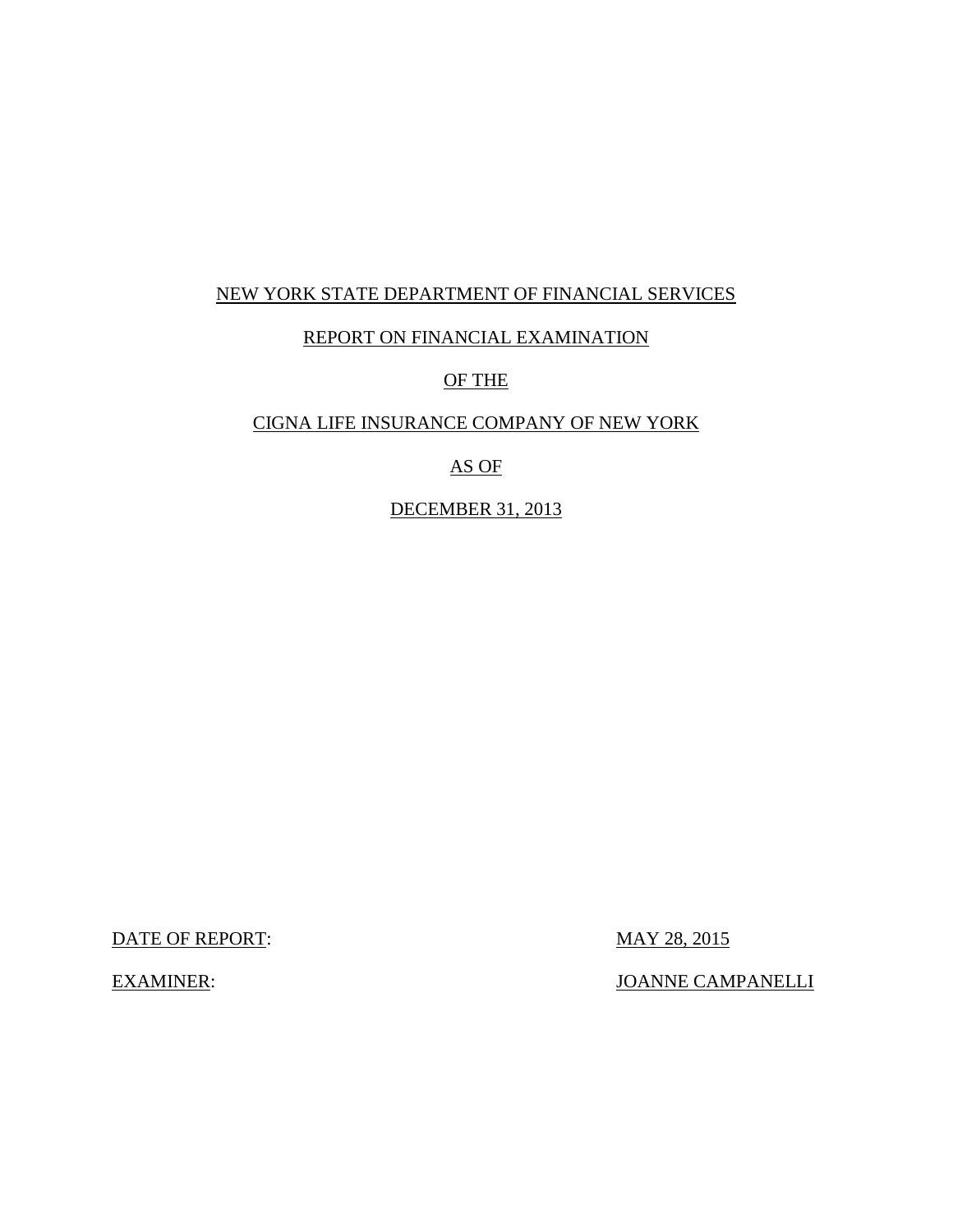# TABLE OF CONTENTS

| <b>ITEM</b> |                                      | PAGE NO.       |
|-------------|--------------------------------------|----------------|
| 1.          | Scope of examination                 | $\overline{2}$ |
| 2.          | Description of Company               | 4              |
|             | A. History                           | 4              |
|             | B. Holding company                   | 4              |
|             | C. Organizational chart              | 5              |
|             | D. Service agreements                | 6              |
|             | E. Management                        | 7              |
| 3.          | Territory and plan of operations     | 9              |
|             | A. Statutory and special deposits    | 9              |
|             | <b>B.</b> Direct operations          | 9              |
|             | C. Reinsurance                       | 10             |
| 4.          | Significant operating results        | 11             |
| 5.          | <b>Financial statements</b>          | 13             |
|             | A. Independent accountants           | 13             |
|             | <b>B.</b> Net admitted assets        | 13             |
|             | C. Liabilities, capital and surplus  | 14             |
|             | D. Condensed summary of operations   | 15             |
|             | E. Capital and surplus account       | 16             |
| 6.          | Prior report summary and conclusions | 17             |
|             |                                      |                |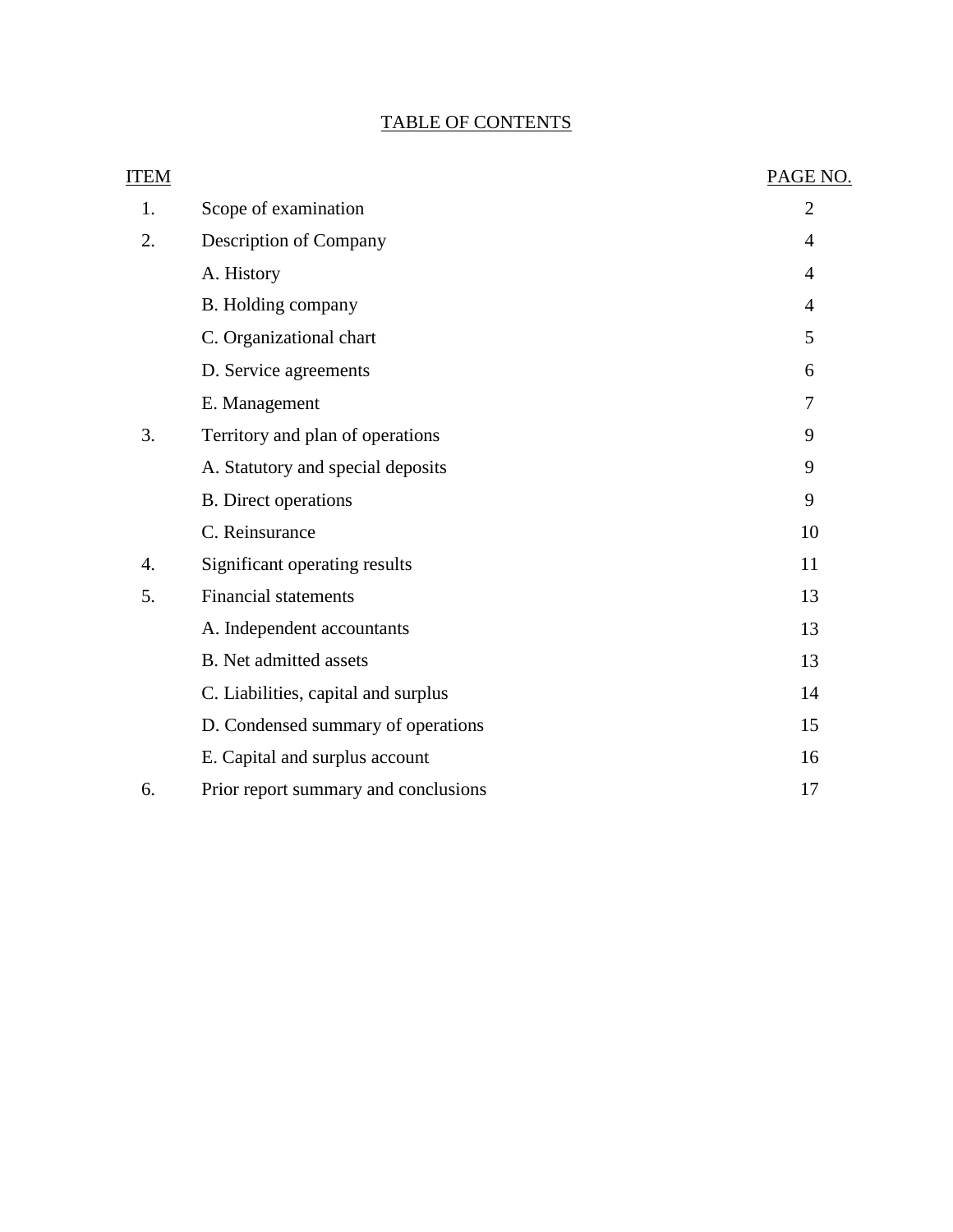

# NEW YORK STATE DEPARTMENT<sub>of</sub> **FINANCIAL SERVICES**

Andrew M. Cuomo Benjamin M. Lawsky Governor Superintendent

June 8, 2015

Honorable Benjamin M. Lawsky Superintendent of Financial Services New York, New York 10004

Sir:

 December 19, 2014, and annexed hereto, an examination has been made into the condition and affairs of Cigna Life Insurance Company of New York, hereinafter referred to as "the Company" or "CLICNY," at its administrative office located at Two Liberty Place, 1601 Chestnut Street, Philadelphia, PA 19192. The Company's home office is located at 140 East 45<sup>th</sup> Street, New In accordance with instructions contained in Appointment No. 31258, dated York, NY 10017.

Wherever "Department" appears in this report, it refers to the New York State Department of Financial Services.

The report indicating the results of this examination is respectfully submitted.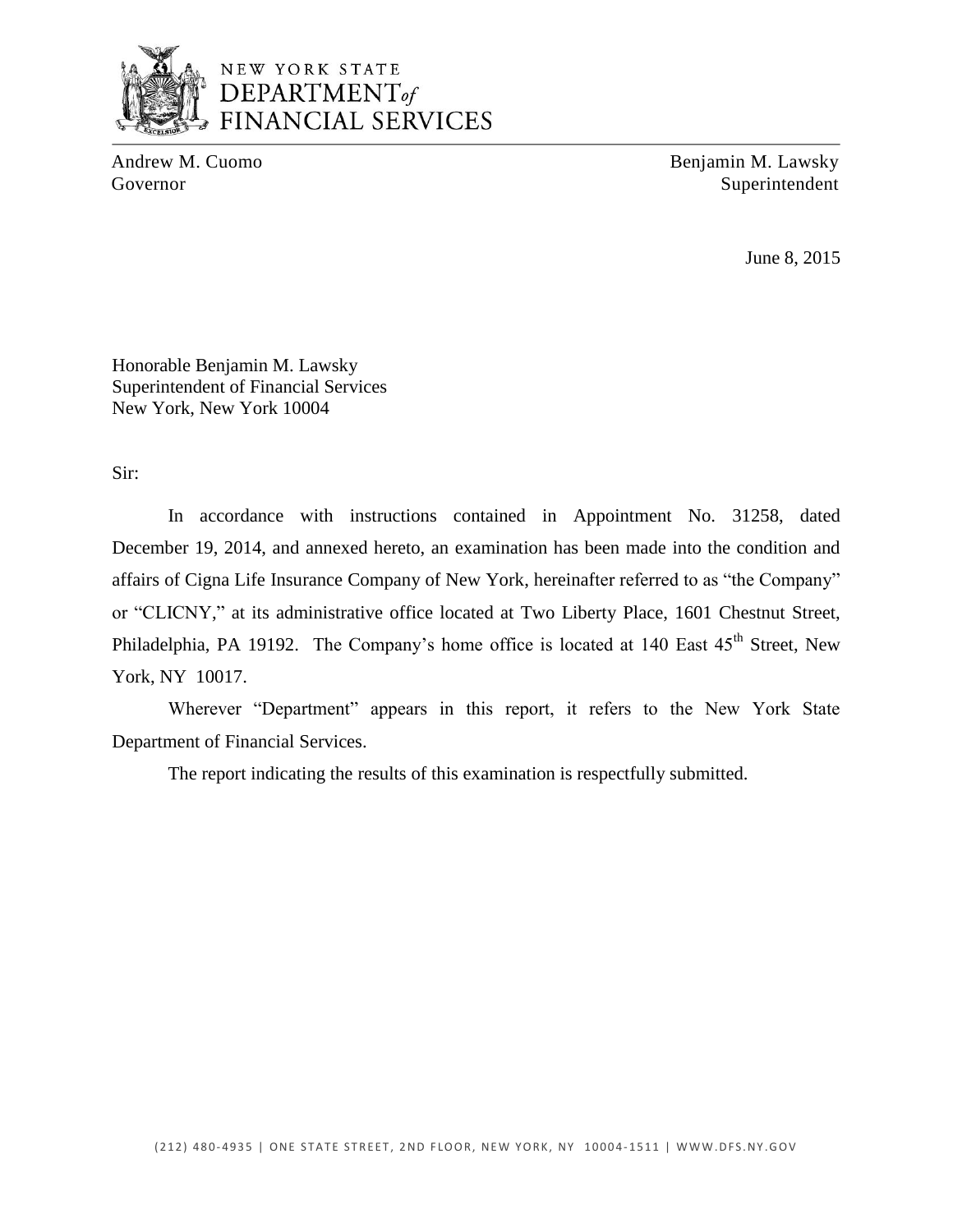#### 1. SCOPE OF EXAMINATION

<span id="page-4-0"></span> *Financial Condition Examiners Handbook, 2014 Edition* (the "Handbook")*.* The examination covers the five-year period from January 1, 2009, through December 31, 2013. The examination was conducted observing the guidelines and procedures in the Handbook and, where deemed appropriate by the examiner, transactions occurring subsequent to December 31, 2013, but prior The examination of the Company was a full scope examination as defined in the *NAIC*  to the date of this report (i.e., the completion date of the examination) were also reviewed.

 of the Handbook published by the National Association of Insurance Commissioners ("NAIC"). examiner's assessment of risk in the insurer's operations and utilizing that evaluation in formulating the nature and extent of the examination. The examiner planned and performed the examination to evaluate the current financial condition as well as identify prospective risks that may threaten the future solvency of the insurer. The examiner identified key processes, assessed to mitigate those risks. The examination also included assessing the principles used and significant estimates made by management, evaluating the overall financial statement presentation, and determining management's compliance with New York statutes and Department guidelines, Statutory Accounting Principles as adopted by the Department, and The examination was conducted on a risk focused basis in accordance with the provisions The Handbook guidance provides for the establishment of an examination plan based on the the risks within those processes and evaluated the internal control systems and procedures used annual statement instructions.

 for the examination of Life Insurance Company of North America as of December 31, 2012, and The examination was leveraged from the work performed by the State of Pennsylvania the State of Connecticut for examinations of affiliated Connecticut companies concurrently being performed as of December 31, 2013.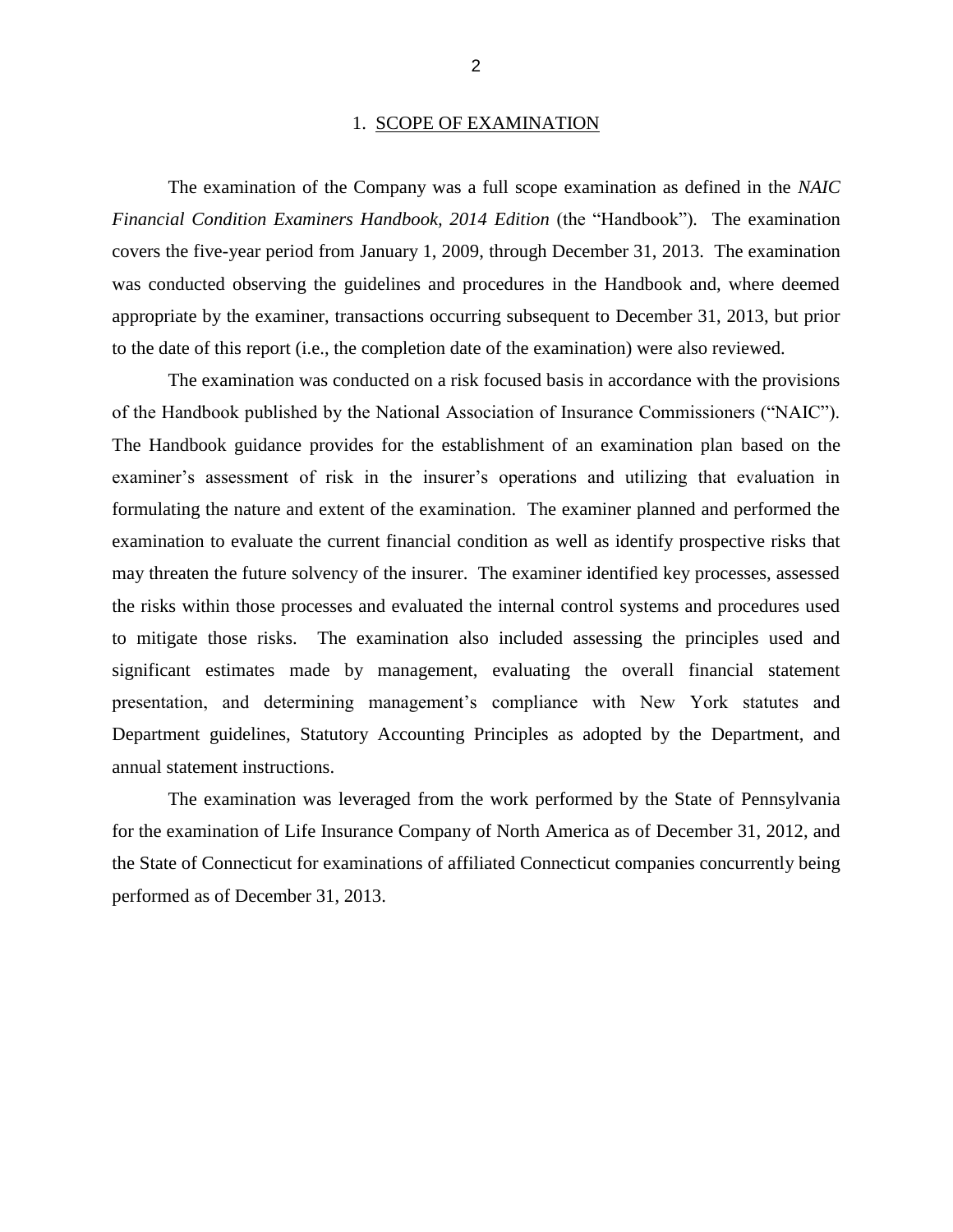Information about the Company's organizational structure, business approach, and control environment were utilized to develop the examination approach. The Company's risks and management activities were evaluated incorporating the NAIC's nine branded risk categories. These categories are as follows:

- Pricing/Underwriting
- Reserving
- Operational
- Strategic
- Credit
- Market
- Liquidity
- Legal
- Reputational

 The Company was audited annually, for the years 2009 through 2013, by the accounting firm of PricewaterhouseCoopers ("PwC"). The Company received an unqualified opinion in each year under examination. Certain audit workpapers of the accounting firm were reviewed and relied upon in conjunction with this examination. The Company's ultimate parent, Cigna Corporation, has an internal audit department and a separate internal control department which was given the task of assessing the internal control structure and compliance with the Sarbanes-Oxley Act of 2002 ("SOX"). Where applicable, SOX workpapers and reports were reviewed and portions were relied upon for this examination.

 violation and recommendation contained in the prior report on examination. The results of the examiner's review are contained in item 6 of this report. The examiner reviewed the corrective actions taken by the Company with respect to the

 matters which involve departure from laws, regulations or rules, or which require explanation or This report on examination is confined to financial statements and comments on those description.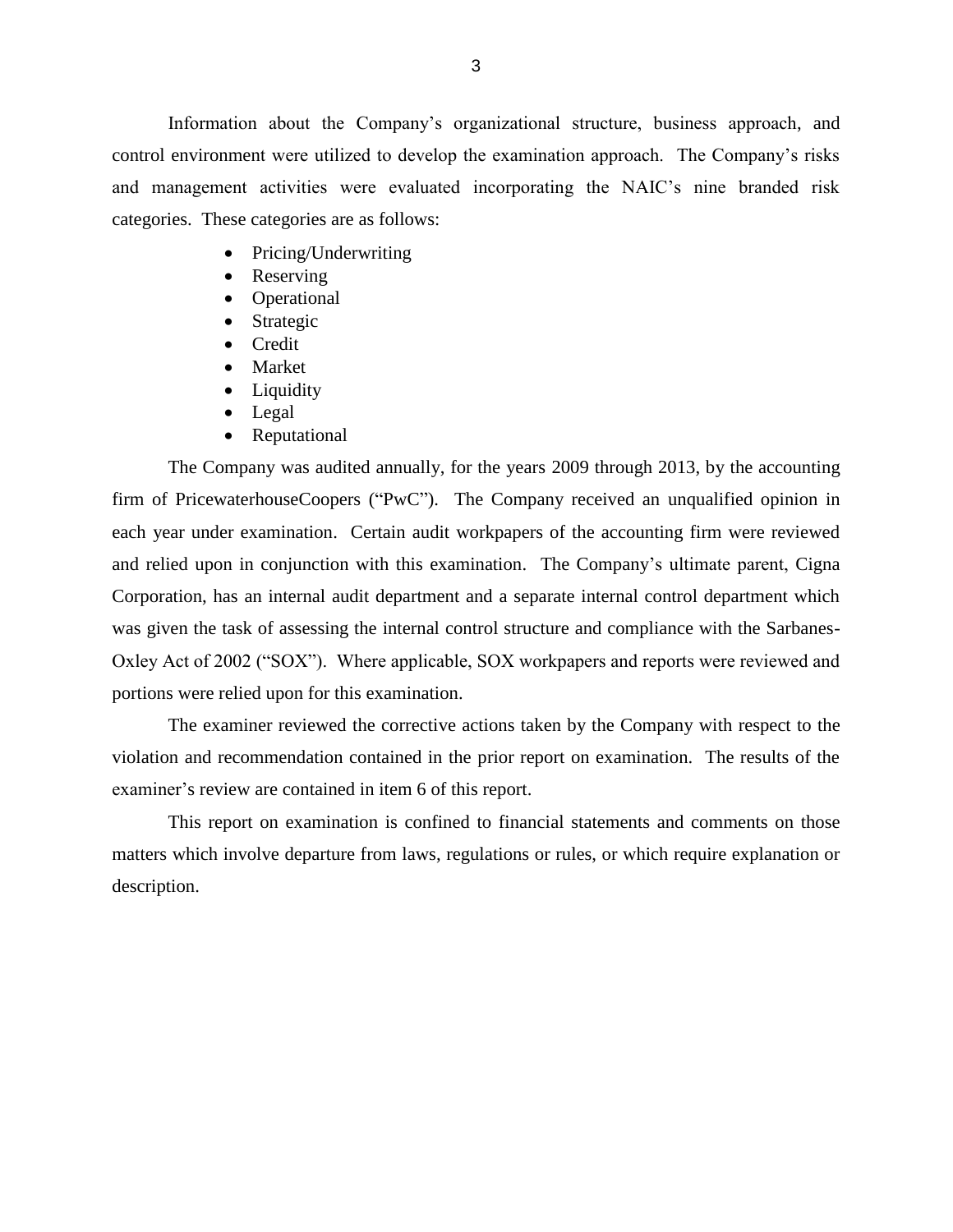#### 2. DESCRIPTION OF COMPANY

#### <span id="page-6-0"></span>A. History

 York on June 29, 1965, under the name of INA Life Insurance Company of New York. The Company was licensed and commenced business on December 28, 1965. Initial resources of \$2,000,000, consisting of common capital stock of \$1,000,000 and paid in and contributed surplus of \$1,000,000, were provided through the sale of 40,000 shares of common stock (with a par value of \$25 each) for \$50 per share to Life Insurance Company of North America LINA to Insurance Company of North America ("INA"). In March of 1977, INA Financial Corporation, a wholly owned subsidiary of INA Corporation purchased the Company from INA The Company was incorporated as a stock life insurance company under the laws of New ("LINA"). In 1972, the par value of the capital stock was increased to \$27.50 per share, thereby increasing capital to \$1,100,000. In 1973, the ownership of the Company was transferred from for cash and marketable securities valued at \$12,369,849.

 held insurance group in the United States. The new holding company was named Cigna Corporation ("CIGNA"). On July 19, 1999, the Company changed its name from INA Life Insurance Company of New York to Cigna Life Insurance Company of New York. On April 1, 1982, INA Corporation merged with Connecticut General Corporation, ("CG Corp"). At that time, the resulting merged organization ranked as the second largest publicly-

surplus of \$5,815,000. As of December 31, 2013, the Company had capital stock of \$1,100,000 and contributed

#### B. Holding Company

 Connecticut corporation. Connecticut General Corporation is a wholly-owned subsidiary of Cigna Holdings, Inc., a Delaware corporation. Cigna Holdings, Inc. is in turn a wholly-owned The Company is a wholly-owned subsidiary of Connecticut General Corporation, a subsidiary of Cigna Corporation, the ultimate parent.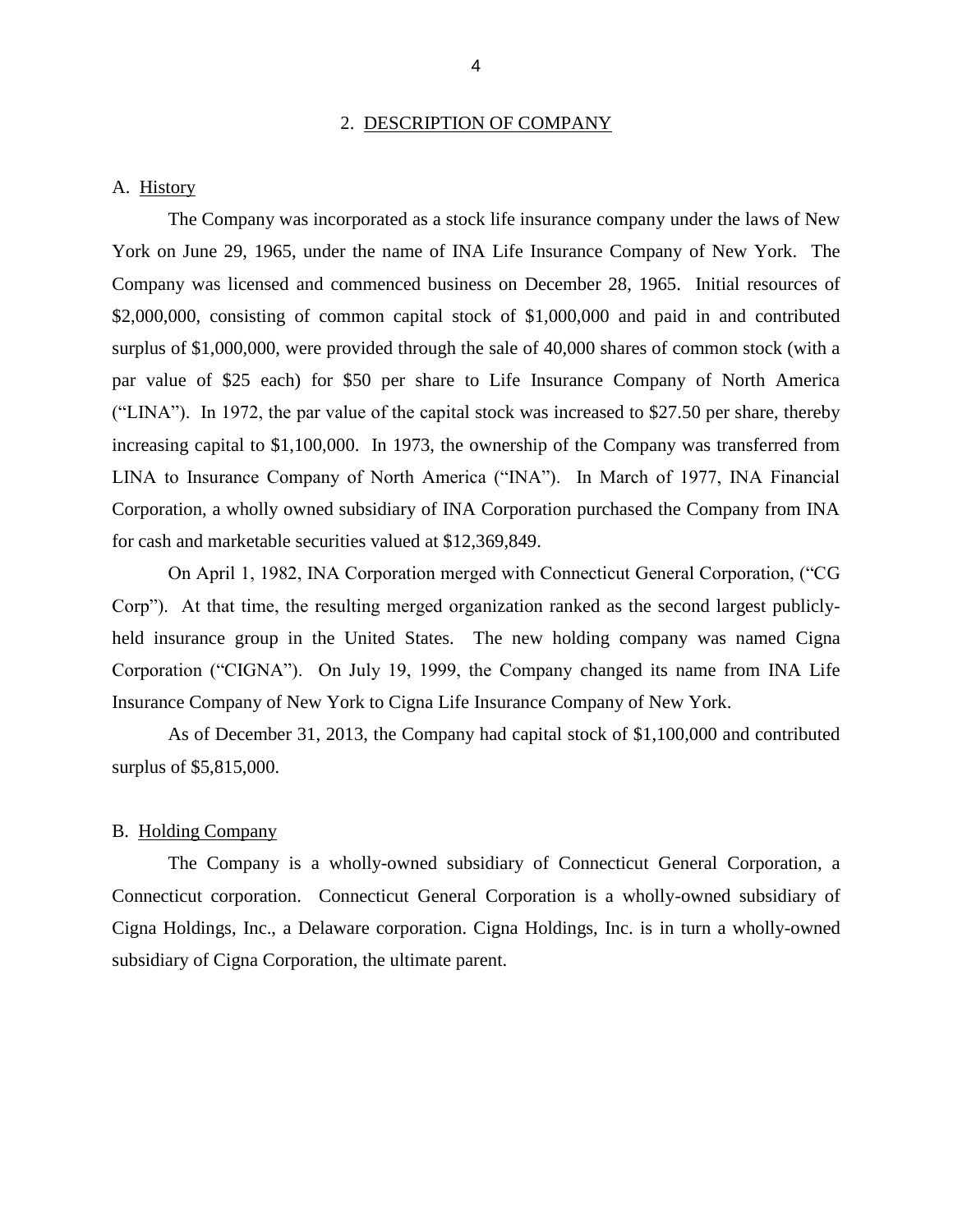#### <span id="page-7-0"></span>C. Organizational Chart

 An organization chart reflecting the relationship between the Company and significant entities in its holding company system as of December 31, 2013 follows:

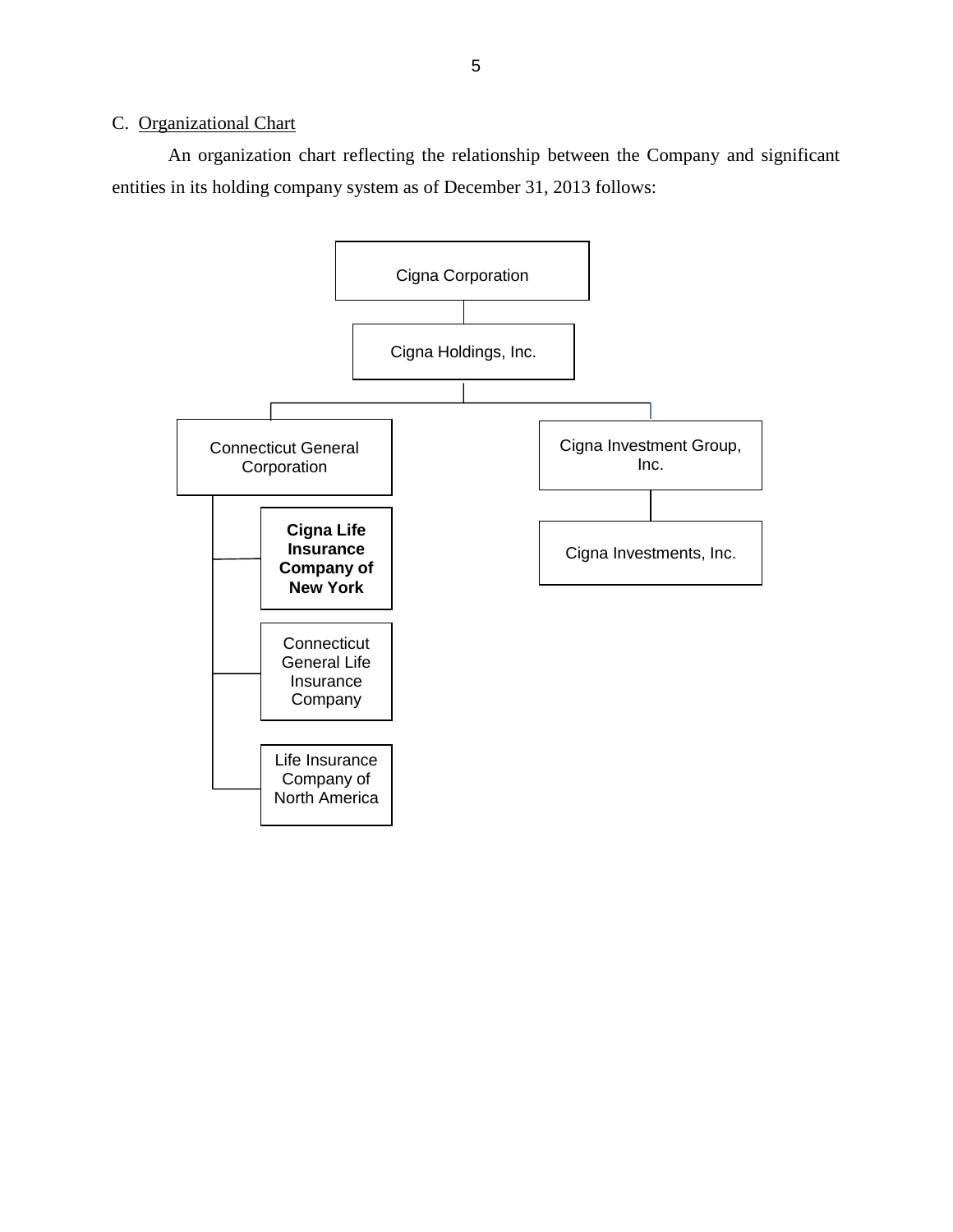# D. Service Agreements

The Company had eleven service agreements in effect with affiliates during the examination period.

| Type of              |            |              |              |                       |                           |
|----------------------|------------|--------------|--------------|-----------------------|---------------------------|
| Agreement            |            |              |              |                       | Income/                   |
| and                  |            | Provider(s)  | Recipient(s) | Specific              | (Expense)* For Each       |
| Department           | Effective  | of           | of           | Service(s)            | Year of the               |
| <b>File Number</b>   | Date       | Service(s)   | Service(s)   | Covered               | Examination               |
| Investment           | 1/1/1994   | Cigna        | The          | Investment            | $2009 -$<br>\$(459,572)   |
| Advisory             |            | Investments, | Company      | Advisory              | $2010 -$<br>\$(430,452)   |
| #21222               |            | Inc.         |              | <b>Services</b>       |                           |
| Investment           | 2/7/2011   | Cigna        | The          | Investment            | $2011 -$<br>\$(424,324)   |
| Advisory             |            | Investments, | Company      | Advisory              | $2012 -$<br>\$(341,796)   |
| #43638               |            | Inc.         |              | Services              | $2013 -$<br>\$(402,784)   |
| <b>Sales Service</b> | 1/1/2004   | Life         | The          | Sales related         | $2009 - $(1,206,769)$     |
| Agreement            |            | Insurance    | Company      | services              | $2010 - $(2,192,439)$     |
|                      |            | Company of   |              |                       | $2011 - $$<br>(126, 722)  |
|                      |            | North        |              |                       | $2012 - $$<br>(780, 732)  |
|                      |            | America      |              |                       | $2013 - $$<br>(726, 235)  |
|                      |            | ("LINA")     |              |                       |                           |
| <b>Sales Service</b> | 1/1/2004   | The          | <b>LINA</b>  | Sales related         | $2009 -$<br>\$1,645,453   |
| Agreement            |            | Company      |              | services              | $2010 -$<br>\$2,158,442   |
|                      |            |              |              |                       | $2011 -$<br>\$1,123,054   |
|                      |            |              |              |                       | $2012 -$<br>\$1,766,274   |
|                      |            |              |              |                       | $2013 -$<br>\$2,089,834   |
| Service              | 1/1/2006   | <b>LINA</b>  | The          | Claims related        | $2009 - $(2,983,009)$     |
| Agreement            |            |              | Company      | services              | $2010 -$<br>\$(1,420,963) |
| Claims               |            |              |              |                       | $2011 - $(1,901,568)$     |
|                      |            |              |              |                       | 2012 - \$(2,095,724)      |
|                      |            |              |              |                       | 2013 - \$(2,225,199)      |
| Service              | 12/20/2007 | <b>LINA</b>  | The          | <b>Services</b>       | 2009 -<br>\$(5,981,579)   |
| Arrangements         |            |              | Company      | relative to           | 2010 - \$(5,622,443)      |
|                      |            |              |              | group                 | $2011 - $(6,290,713)$     |
|                      |            |              |              | insurance             | 2012 - \$(5,948,384)      |
|                      |            |              |              | business              | $2013 - $(6,623,106)$     |
| Payroll              | 10/1/1993  | Cigna        | The          | Payroll               | 2009 -<br>\$(5,656)       |
| Processing           |            | Corporation  | Company      | services for          | $2010 -$<br>\$(1,628)     |
| #20275               |            |              |              | <b>CLICNY</b>         | $2011 -$<br>\$(2,640)     |
|                      |            |              |              | employees             | $2012 -$<br>\$(4,295)     |
|                      |            |              |              |                       | $2013 -$<br>\$(3,072)     |
| <b>Staffing</b>      | 1/1/1994   | <b>LINA</b>  | The          | <b>Staffing costs</b> | $2009 - $ (974,671)$      |
| Expense              |            |              | Company      | related to            | $2010 - $(1,187,856)$     |
| Allocation           |            |              |              | Underwriting          | $2011 - $ (950,051)$      |
| #18752               |            |              |              | of Group              | $2012 - $ (945,102)$      |
|                      |            |              |              | business              | $2013 - $(1,026,400)$     |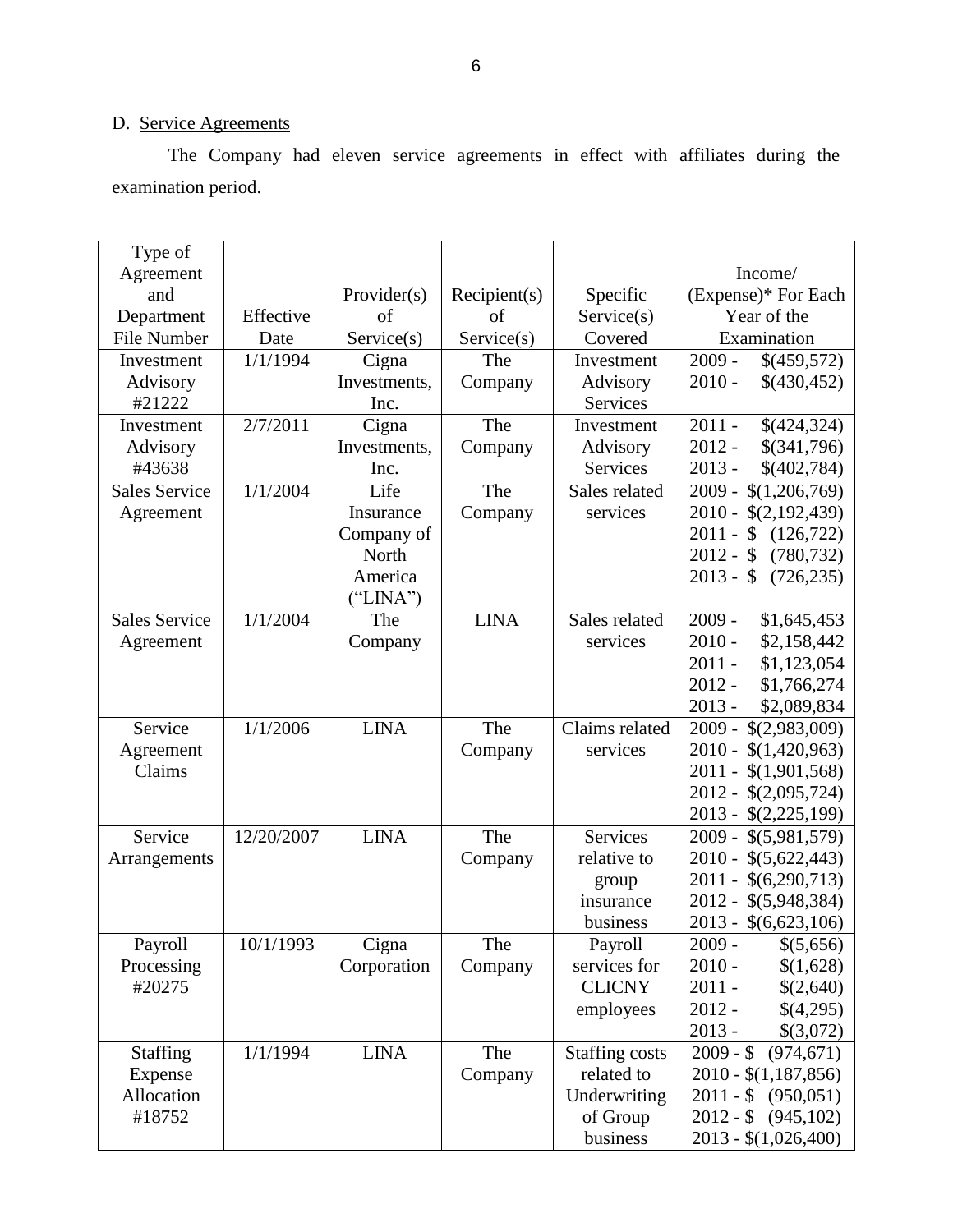| Type of            |           |             |              |                |                                     |
|--------------------|-----------|-------------|--------------|----------------|-------------------------------------|
| Agreement          |           |             |              |                | Income/                             |
| and                |           | Provider(s) | Recipient(s) | Specific       | (Expense)* For Each                 |
| Department         | Effective | of          | of           | Service(s)     | Year of the                         |
| <b>File Number</b> | Date      | Service(s)  | Service(s)   | Covered        | Examination                         |
| <b>Staffing</b>    | 1/1/1994  | The         | <b>LINA</b>  | Staffing costs | $2009 -$<br>\$1,076,902             |
| Expense            |           | Company     |              | related to     | 792,132<br>$2010 -$<br>\$           |
| Allocation         |           |             |              | Underwriting   | $2011 -$<br>893,982<br>S.           |
| #18752             |           |             |              | of Group       | $2012 -$<br>926,589<br>$\mathbb{S}$ |
|                    |           |             |              | business       | $2013-$<br>\$1,076,924              |
| Service and        | 1/1/1999  | Cigna       | The          | Expense        | $2009 -$<br>\$(143,028)             |
| Expense            |           | Corporation | Company      | allocation and | \$(331,914)<br>$2010 -$             |
| Allocation         |           |             |              | payroll        | $2011 -$<br>\$(116, 129)            |
|                    |           |             |              |                | $2012 -$<br>\$(166,516)             |
|                    |           |             |              |                | $2013 -$<br>\$(152,942)             |

\* Amount of Income or (Expense) Incurred by the Company

The Company participates in a federal income tax allocation agreement with its parent and affiliates.

#### E. Management

 The Company's by-laws provide that the board of directors shall be comprised of not less than seven and not more than 13 directors. Directors are elected for a period of one year at the annual meeting of the stockholders held in May of each year. As of December 31, 2013, the board of directors consisted of eight members. Meetings of the board are held quarterly.

The eight board members and their principal business affiliation, as of December 31, 2013, were as follows:

| Name and Residence                    | <b>Principal Business Affiliation</b>                                                                            | <b>Year First</b><br>Elected |
|---------------------------------------|------------------------------------------------------------------------------------------------------------------|------------------------------|
| Gail B. Harris*<br>New York, NY       | <b>Retired Partner</b><br>Simpson, Thatcher and Bartlett                                                         | 2004                         |
| Timothy M. Holzli<br>Mullica Hill, NJ | Vice President<br>Cigna Life Insurance Company of New York<br>Senior Director of Accounting<br>Cigna Corporation | 2008                         |
| Peter M. Hosinski*<br>Stamford, CT    | Partner<br>Becker Glynn                                                                                          | 2009                         |
| Sarah H. McConnell*<br>New York, NY   | Executive VP, General Counsel, Corp Sec.<br><b>ABM</b>                                                           | 2013                         |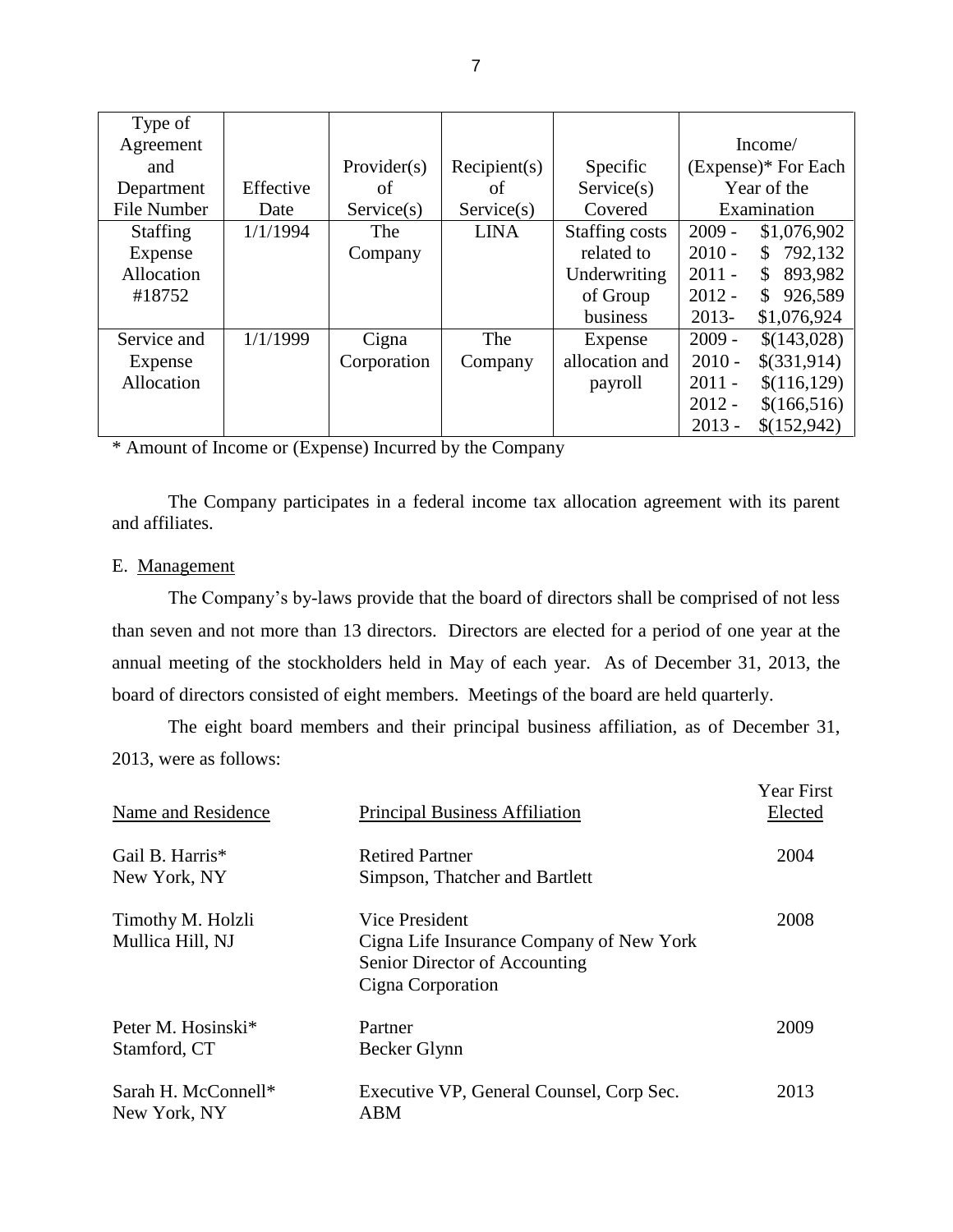| Name and Residence                             | <b>Principal Business Affiliation</b>                                                                                  | <b>Year First</b><br>Elected |
|------------------------------------------------|------------------------------------------------------------------------------------------------------------------------|------------------------------|
| David M. Porcello<br>Suffield, CT              | Vice President - Tax<br>Cigna Corporation                                                                              | 2010                         |
| Ilsa R. Schwartz <sup>*</sup><br>New Haven, CT | <b>Professor Emerita</b><br><b>Yale University School of Medicine</b>                                                  | 2009                         |
| Juanita J. Thornton<br>Swedesboro, NJ          | Vice President<br>Cigna Life Insurance Company of New York<br><b>Underwriting Senior Director</b><br>Cigna Corporation | 2009                         |
| Patricia J. Walsh<br>Northampton, MA           | Vice President, Deputy General Counsel<br>Cigna Corporation                                                            | 2012                         |

\* Not affiliated with the Company or any other company in the holding company system

 In February 2014, Timothy Holzli resigned as director, and Mark G. Armstrong and Mark R. Jackson were elected to the board.

 The examiner's review of the minutes of the meetings of the board of directors and its committees indicated that meetings were well attended and that each director attended a majority of meetings.

The following is a listing of the principal officers of the Company as of December 31, 2013:

Name Title

| President                      |
|--------------------------------|
| Vice President and Treasurer   |
| Vice President                 |
| Corporate Secretary            |
| <b>Chief Financial Officer</b> |
|                                |

\* Designated consumer services officer per Section 216.4(c) of Department Regulation No. 64

 In February 2014, Mark G. Armstrong was elected as Vice President and in May 2014, Mark Fleming was elected as Vice President.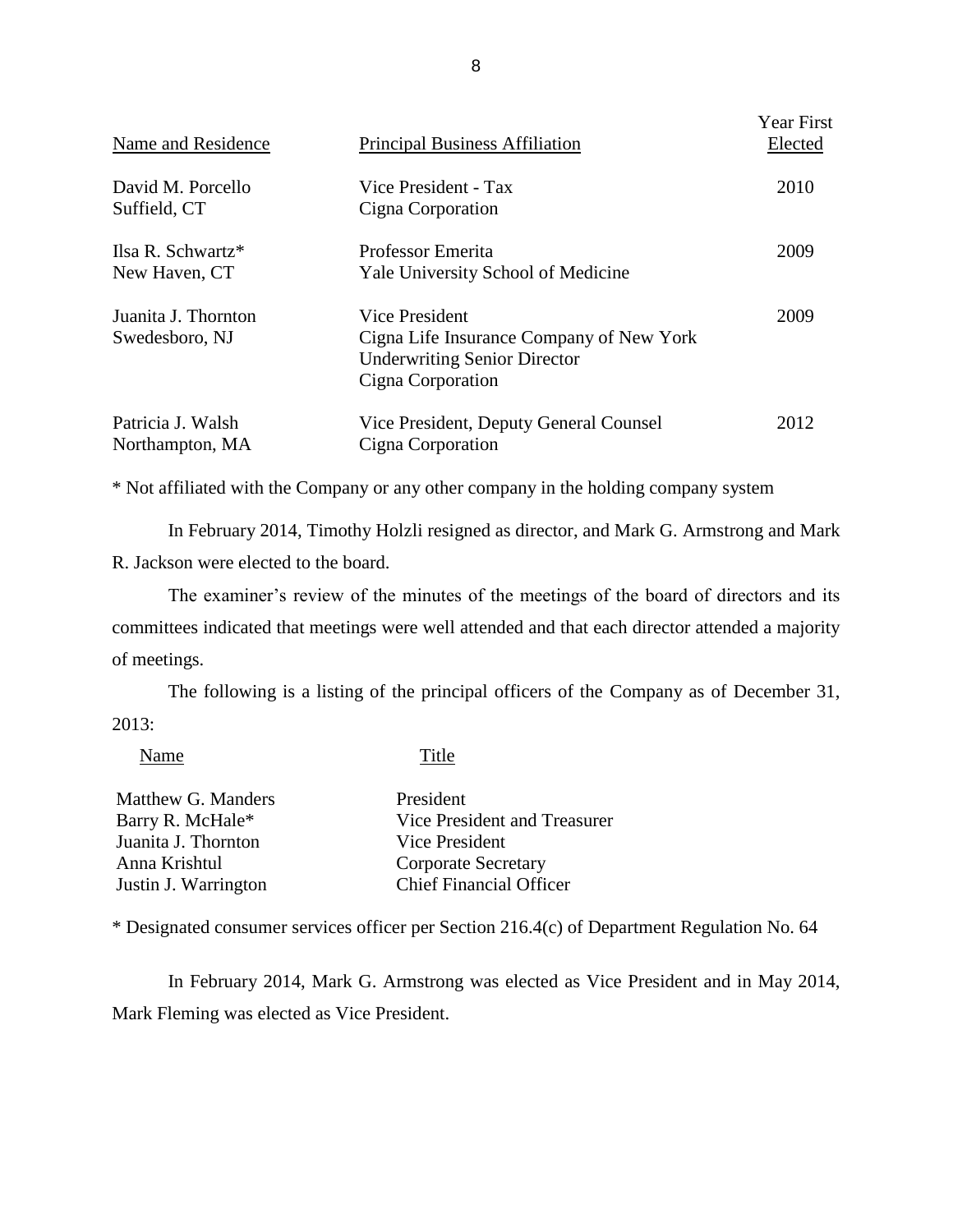<span id="page-11-0"></span> insurance as defined in paragraphs 1, 2 and 3 of Section 1113(a) of the New York Insurance The Company is authorized to write life insurance, annuities and accident and health Law.

 namely Alabama, Missouri, New York, Pennsylvania, and Tennessee. In 2013, 99.9% of life premiums and 98.9% of accident and health premiums were written in New York. The The Company is licensed to transact business in the District of Columbia and five states, Company did not write annuities during the period under review.

#### A. Statutory and Special Deposits

 As of December 31, 2013, the Company had \$705,000 of United States Treasury Notes on deposit with the State of New York, its domiciliary state, for the benefit of all policyholders, claimants and creditors of the Company.

#### B. Direct Operations

The Company's products consist of group long term disability, group short term disability and group life insurance. Policies are written on a non-participating basis.

 Group disability business represented 66.7% of total written premium in 2013. This product provides a monetary benefit to active full-time employees who suffer a covered disability while insured under the plan. Maximum benefits vary based on the size of the employer group.

 Group term life business represents 32.9% of total written premium in 2013. This product provides group term life insurance for covered employees and eligible family members for loss of life. Benefit amounts are multiples of salary, up to a maximum benefit amount. The standard features include: conversion privilege and portability; domestic partner coverage; accidental death benefit and terminal illness benefit.

The Company's agency operations are conducted through independent agents, brokers and consultants, and through a limited number of general agents without underwriting authority.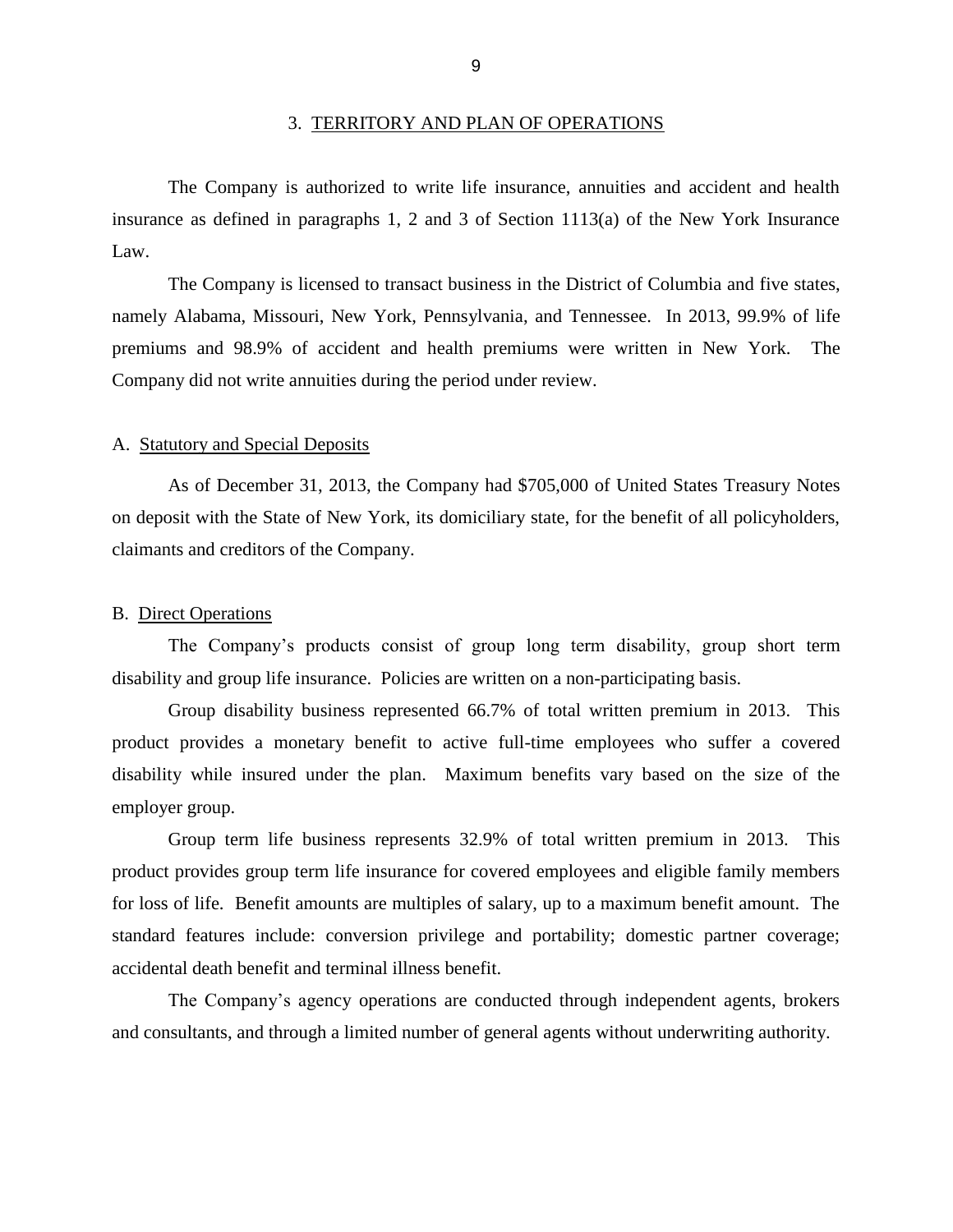<span id="page-12-0"></span>C. Reinsurance

 As of December 31, 2013 the Company had reinsurance treaties in effect with 38 companies, of which 32 were authorized or accredited. The Company's life and accident and health businesses are reinsured on a coinsurance basis. Reinsurance is provided on an automatic basis.

 Reserve credit taken for reinsurance ceded to unauthorized companies, as of December 31, 2013, was \$46,347 and was supported by a letter of credit.

 The Company did not assume any insurance business during the period under examination.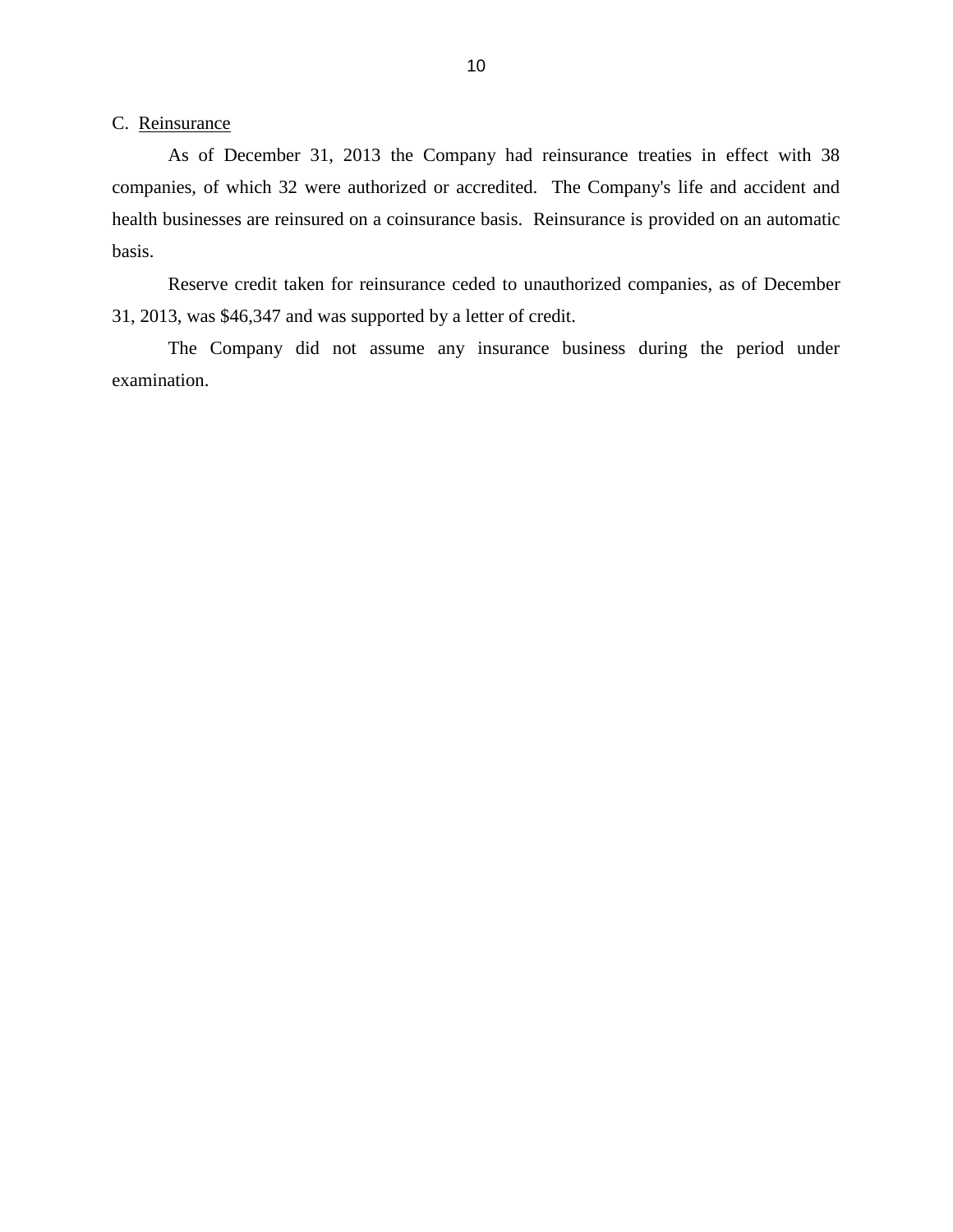#### 4. SIGNIFICANT OPERATING RESULTS

 during the period under examination as extracted from its filed annual statements. Failure of Indicated below is significant information concerning the operations of the Company items to add to the totals shown in any table in this report is due to rounding.

 The following table indicates the Company's financial growth (decline) during the period under review:

|                                                                                             | December 31,<br>2008                         | December 31,<br>2013                       | Increase<br>(Decrease)      |
|---------------------------------------------------------------------------------------------|----------------------------------------------|--------------------------------------------|-----------------------------|
| Admitted assets                                                                             | \$401,174,924                                | \$375,908,082                              | \$(25,266,842)              |
| Liabilities                                                                                 | \$301,154,684                                | \$282,383,723                              | \$(18,770,961)              |
| Common capital stock<br>Gross paid in and contributed surplus<br>Unassigned funds (surplus) | \$<br>1,100,000<br>5,815,000<br>93, 105, 240 | \$<br>1,100,000<br>5,815,000<br>86,609,359 | \$<br>0<br>0<br>(6,495,881) |
| Total capital and surplus                                                                   | \$100,020,240                                | \$93,524,359                               | \$ (6,495,881)              |
| Total liabilities, capital and surplus                                                      | \$401,174,924                                | \$375,908,082                              | $\S(25, 266, 842)$          |

 The Company's invested assets as of December 31, 2013, were mainly comprised of bonds (97.2%), and cash, cash equivalents and short-term investments (2.8%).

The majority (93.2%) of the Company's bond portfolio, as of December 31, 2013, was comprised of investment grade obligations.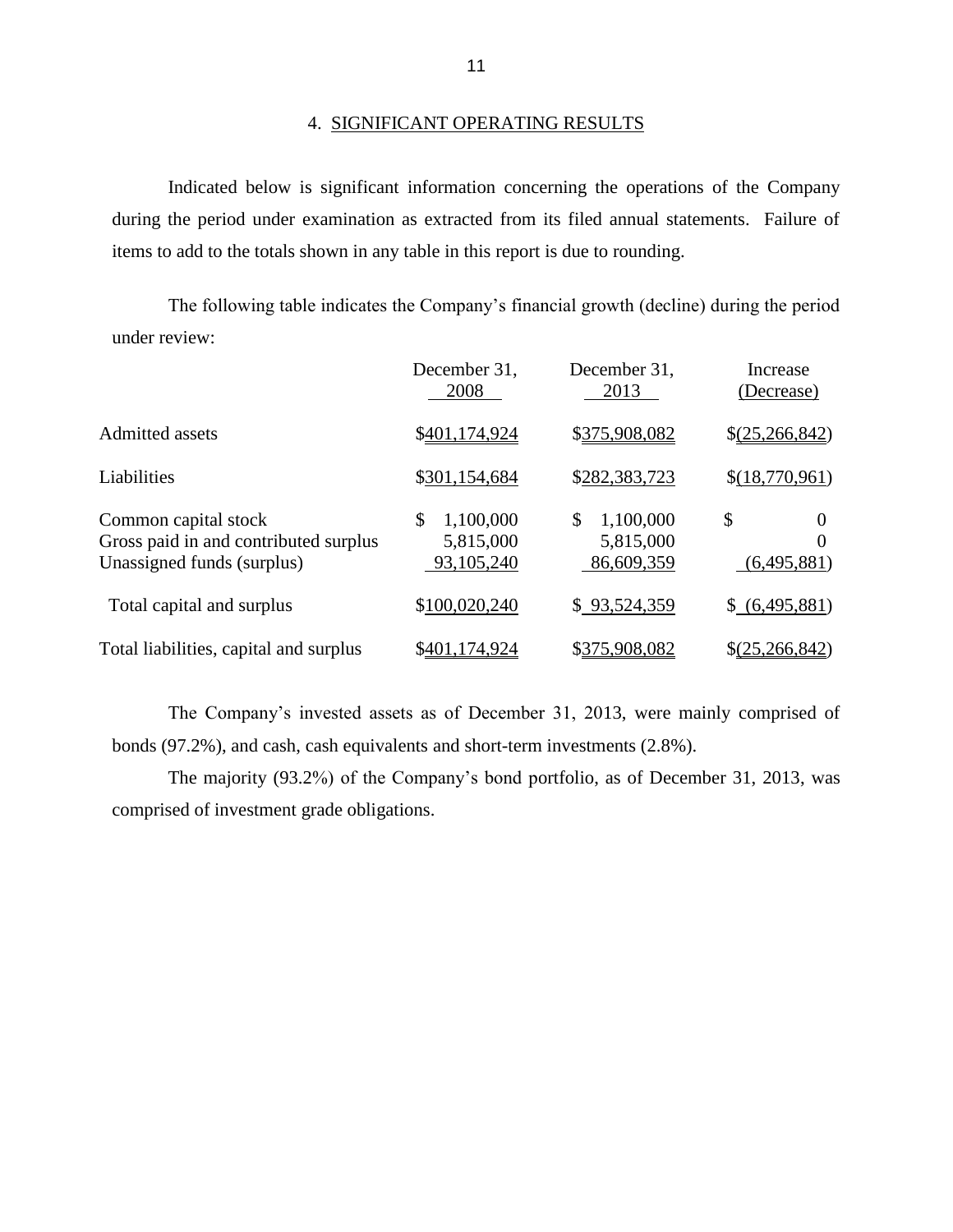The following is the net gain (loss) from operations by line of business after federal income taxes but before realized capital gains (losses) reported for each of the years under examination in the Company's filed annual statements:

|                                            | 2009                              | 2010                                   | 2011                                   | 2012                                  | 2013                                  |
|--------------------------------------------|-----------------------------------|----------------------------------------|----------------------------------------|---------------------------------------|---------------------------------------|
| Ordinary:<br>Life insurance<br>Annuities   | \$<br>$\overline{0}$<br>72,995    | $\mathcal{S}$<br>$\Omega$<br>(39,000)  | $\mathcal{S}$<br>$(844)$ \$<br>(4,792) | 832<br>(7,260)                        | -\$<br>12<br>(12,255)                 |
| Total ordinary                             | \$<br>72,995                      | (39,000)<br>\$                         | $\mathbb{S}$<br>(5,636)                | $\mathbb{S}$<br>6,428                 | $\mathcal{S}$<br>12,243               |
| Group:<br>Life<br>Annuities<br>Total group | \$1,339,791<br>351<br>\$1,340,142 | \$2,251,237<br>$\theta$<br>\$2,251,237 | \$1,697,649<br>(1,383)<br>\$1,696,266  | \$4,531,588<br>(1,504)<br>\$4,530,084 | \$3,949,454<br>(3,537)<br>\$3,945,917 |
| Accident and health:<br>Group<br>Other     | \$13,811,532<br>500,412           | \$23,749,735<br>754,399                | \$13,640,633<br>370,769                | \$10,953,028<br>383,081               | \$11,101,976<br>1,026,094             |
| Total accident and<br>health               | \$14,311,944                      | \$24,504,134                           | \$14,011,402                           | \$11,336,109                          | \$12,128,070                          |
| All other lines                            | $\mathbb{S}$<br>$\overline{0}$    | $\mathbb{S}$<br>(53, 472)              | $\sim$<br>$\overline{0}$               | $\underline{\$}$<br>$\overline{0}$    | $\mathbb{S}$<br>$\theta$              |
| Total                                      | \$15,725,081                      | \$26,662,899                           | \$15,702,032                           | \$15,859,765                          | \$16,061,744                          |

The growth in premium offset by the favorable claims and expenses created the larger net income in 2010.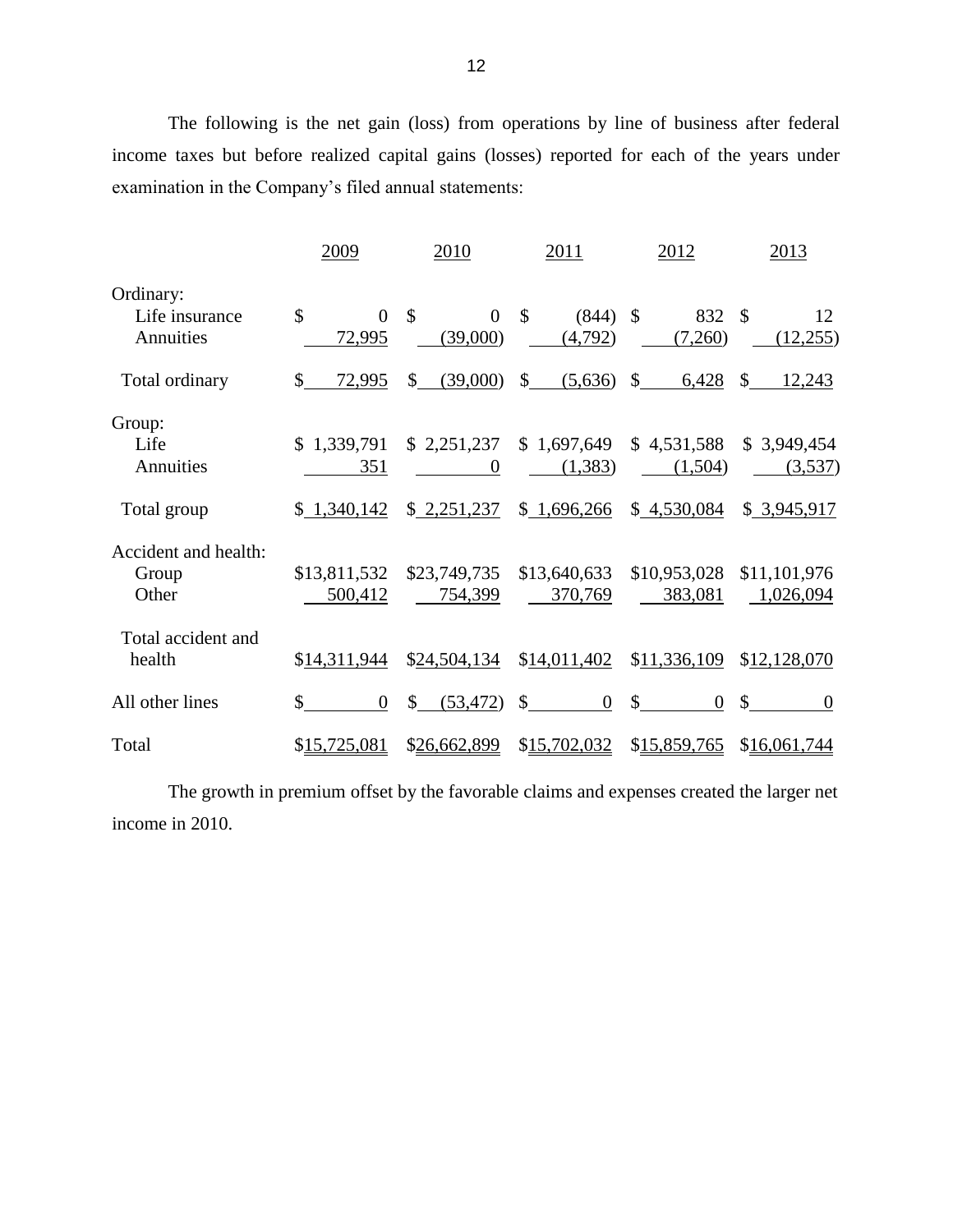#### 5. FINANCIAL STATEMENTS

 December 31, 2013, as contained in the Company's 2013 filed annual statement, a condensed summary of operations, and a reconciliation of the capital and surplus account for each of the years under review. The examiner's review of a sample of transactions did not reveal any The following statements show the assets, liabilities, capital and surplus as of differences which materially affected the Company's financial condition as presented in its financial statements contained in the December 31, 2013 filed annual statement

#### A. Independent Accountants

 the Company's combined statutory basis statements of financial position of the Company as of December  $31<sup>st</sup>$  of each year in the examination period, and the related statutory-basis statements The firm of PricewaterhouseCoopers, LLP (PwC) was retained by the Company to audit of operations, capital and surplus, and cash flows for the year then ended.

 respects, the financial position of the Company at the respective audit dates. Balances reported in these audited financial statements were reconciled to the corresponding years' annual PwC concluded that the statutory financial statements presented fairly, in all material statements with no discrepancies noted.

#### B. Net Admitted Assets

| <b>Bonds</b>                                                          | \$345,955,715 |
|-----------------------------------------------------------------------|---------------|
| Cash, cash equivalents and short term investments                     | 9,995,904     |
| Investment income due and accrued                                     | 5,003,894     |
| Premiums and considerations:                                          |               |
| Uncollected premiums and agents' balances in the course of collection | 10,594,654    |
| Reinsurance:                                                          |               |
| Amounts recoverable from reinsurers                                   | 2,134,921     |
| Other amounts receivable under reinsurance contracts                  | 99,441        |
| Net deferred tax asset                                                | 1,494,458     |
| Guaranty funds receivable or on deposit                               | 605,271       |
| Other assets                                                          | 23,824        |
| Total admitted assets                                                 | \$375,908,082 |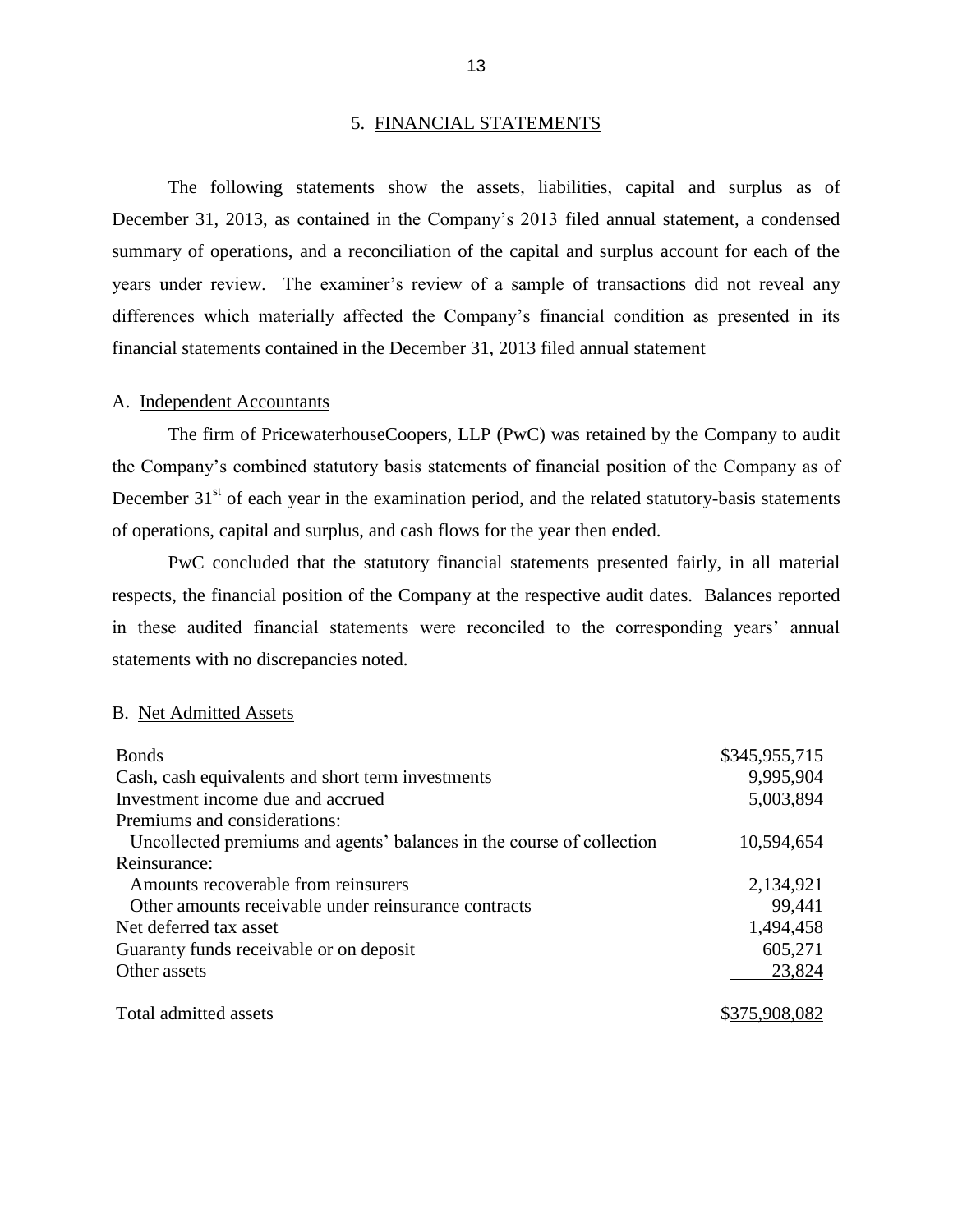# <span id="page-16-0"></span>C. Liabilities, Capital and Surplus

| Aggregate reserve for life policies and contracts                       | \$14,094,534                  |
|-------------------------------------------------------------------------|-------------------------------|
| Aggregate reserve for accident and health contracts                     | 219,023,958                   |
| Liability for deposit-type contracts                                    | 15,821,009                    |
| Contract claims:                                                        |                               |
| Life                                                                    | 7,240,028                     |
| Accident and health                                                     | 7,023,281                     |
| Contract liabilities not included elsewhere:                            |                               |
| Provision for experience rating refunds                                 | 3,679,076                     |
| Interest maintenance reserve                                            | 2,387,964                     |
| Commissions to agents due or accrued                                    | 1,227,141                     |
| General expenses due or accrued                                         | 1,102,046                     |
| Taxes, licenses and fees due or accrued, excluding federal income taxes | 672,397                       |
| Current federal and foreign income taxes                                | 2,758,951                     |
| Amounts withheld or retained by company as agent or trustee             | 57,996                        |
| Remittances and items not allocated                                     | 2,252,571                     |
| Miscellaneous liabilities:                                              |                               |
| Asset valuation reserve                                                 | 2,441,651                     |
| Reinsurance in unauthorized companies                                   | 109,705                       |
| Payable to parent, subsidiaries and affiliates                          | 1,079,433                     |
| Payable for securities                                                  | 1,245,871                     |
| <b>Escheat liabilities</b>                                              | 166,111                       |
| <b>Total liabilities</b>                                                | \$282,383,723                 |
| Common capital stock                                                    | \$<br>1,100,000               |
| Gross paid in and contributed surplus<br>Unassigned funds (surplus)     | \$<br>5,815,000<br>86,609,359 |
| Surplus                                                                 | \$ 92,424,359                 |
| Total capital and surplus                                               | \$93,524,359                  |
| Total liabilities, capital and surplus                                  | \$375,908,082                 |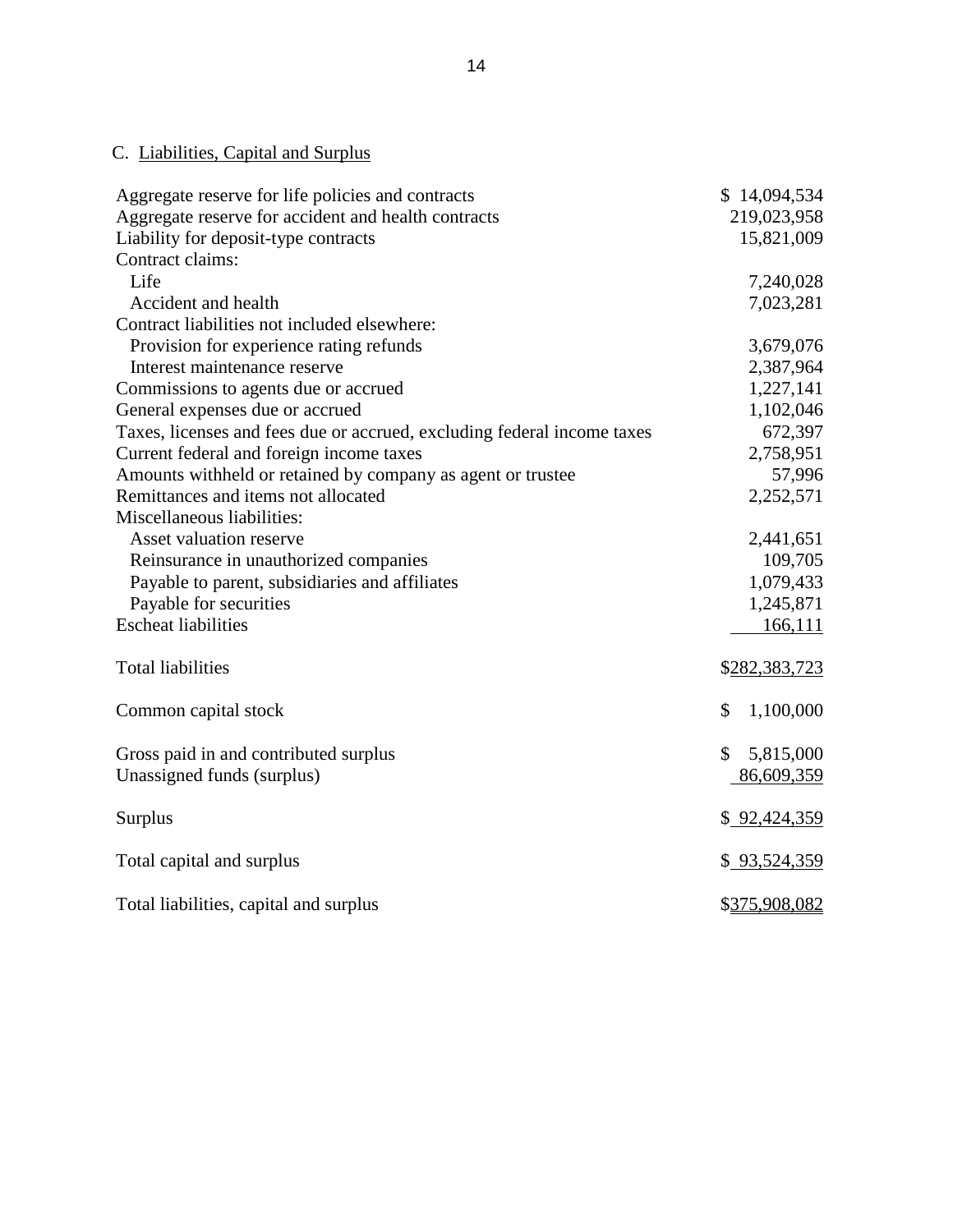# D. Condensed Summary of Operations

|                                               | 2009          | 2010          | 2011          | 2012          | 2013            |
|-----------------------------------------------|---------------|---------------|---------------|---------------|-----------------|
| Premiums and considerations                   | \$124,142,742 | \$131,612,316 | \$124,694,706 | \$115,606,236 | \$119,886,029   |
| Investment income                             | 21,132,444    | 21,491,746    | 21,669,273    | 19,264,864    | 18,768,917      |
| <b>Interest Maintenance Reserve</b>           | 2,584         | (5,533)       | 63,203        | (128, 179)    | 275,278         |
| Commissions and expense                       |               |               |               |               |                 |
| allowances on reinsurance ceded               | 543,541       | (459, 341)    | 1,011,730     | 313,590       | 383,105         |
| Miscellaneous income                          | 350           | 309           | 263           | 349           | 391             |
| Total income                                  | \$145,821,661 | \$152,639,497 | \$147,439,175 | \$135,185,039 | \$139,313,720   |
| Benefit payments                              | \$88,562,307  | \$92,487,883  | \$94,799,386  | \$96,543,284  | \$88,429,434    |
| Interest and adjustments                      | 17,013        | 566,567       | (311, 636)    | 531,354       | 237,920         |
| Increase in reserves                          | 2,285,248     | (5,614,295)   | (3,345,561)   | (7, 148, 823) | 2,102,719       |
| Commissions                                   | 5,736,827     | 4,537,251     | 6,214,753     | 5,324,507     | 5,903,733       |
| General expenses and taxes                    | 23,082,860    | 21,454,773    | 23,801,911    | 16,886,751    | 19,451,313      |
| <b>Total deductions</b>                       | \$119,684,255 | \$113,432,179 | \$121,158,853 | \$112,137,073 | \$116, 125, 119 |
| Net gain (loss)<br>Federal and foreign income | \$26,137,406  | \$39,207,318  | \$26,280,322  | \$23,047,966  | \$23,188,601    |
| taxes incurred                                | 10,412,324    | 12,544,420    | 10,578,294    | 7,188,200     | 7,126,857       |
| Net gain (loss) from operations               |               |               |               |               |                 |
| before net realized capital gains             | \$15,725,082  | \$26,662,898  | \$15,702,028  | \$15,859,765  | \$16,061,744    |
| Net realized capital gains (losses)           | (202, 528)    | 37,516        | 933,236       | (95,612)      | 872,969         |
| Net income                                    | \$15,522,554  | \$26,700,414  | \$16,635,264  | \$15,764,153  | \$16,934,713    |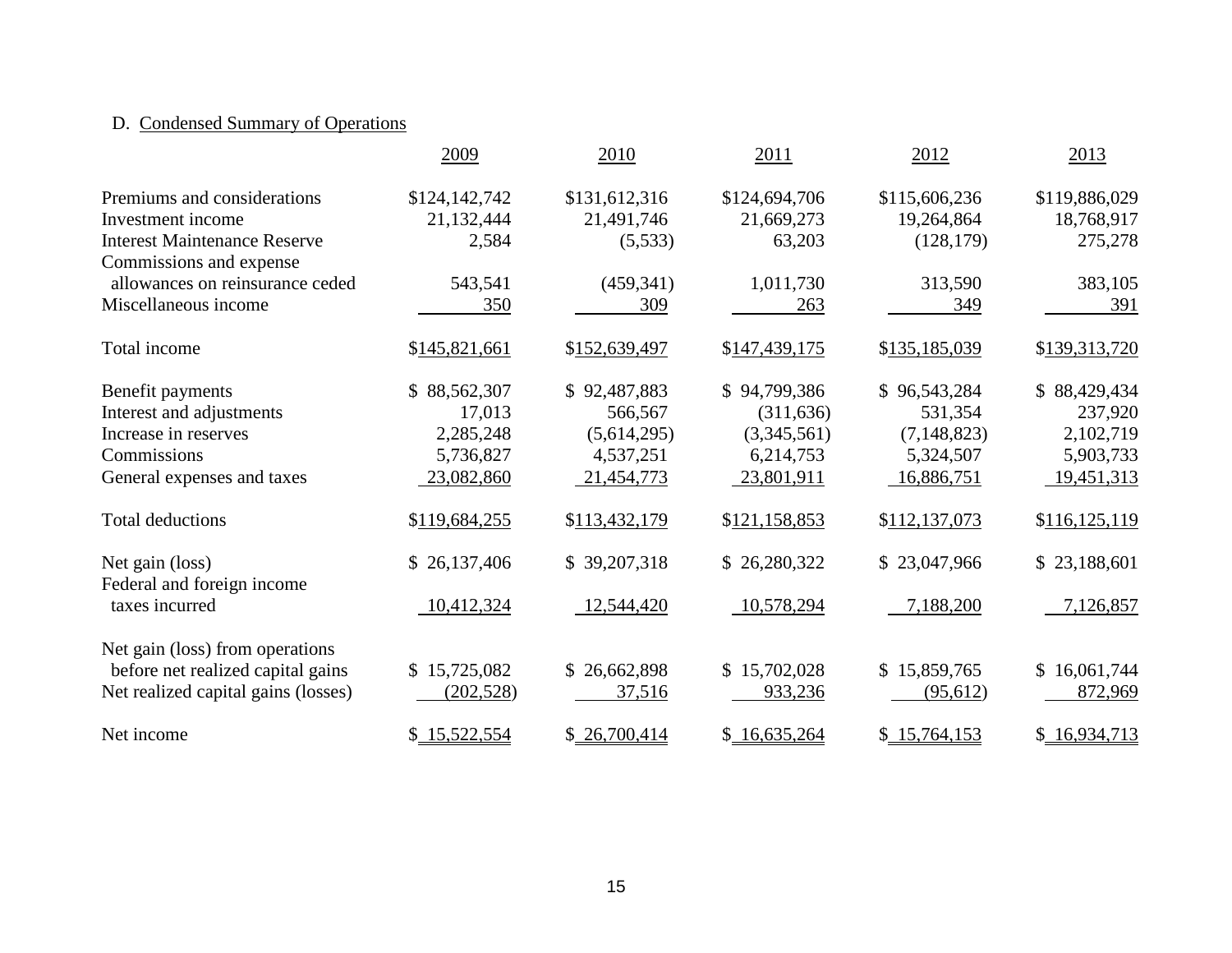# E. Capital and Surplus Account

|                                     | 2009              | 2010            | 2011          | 2012           | 2013             |
|-------------------------------------|-------------------|-----------------|---------------|----------------|------------------|
| Capital and surplus,                |                   |                 |               |                |                  |
| December 31, prior year             | \$100,020,240     | \$97,193,764    | \$103,426,336 | \$102,410,027  | \$93,758,540     |
| Net income                          | 15,522,554<br>S.  | \$26,700,414    | \$16,635,264  | \$15,764,153   | \$16,934,713     |
| Change in net unrealized            |                   |                 |               |                |                  |
| capital gains (losses)              | 2,269             | (94)            | (2,097)       | (223)          | 3,750            |
| Change in net deferred income tax   | (918, 432)        | (248, 332)      | (1,768,426)   | (42,088)       | (628, 795)       |
| Change in non-admitted assets       |                   |                 |               |                |                  |
| and related items                   | 637,644           | (162,707)       | 2,055,690     | 496,177        | (591, 915)       |
| Change in liability for reinsurance |                   |                 |               |                |                  |
| in unauthorized companies           | 384,310           | 467,406         | (503, 267)    | 495,425        | (101, 863)       |
| Change in reserve valuation basis   | 7,697,613         | $\theta$        | 8,116,626     | $\theta$       | $\theta$         |
| Change in asset valuation reserve   | (152, 434)        | (524, 115)      | (550, 100)    | (364, 931)     | (850,071)        |
| Dividends to stockholders           | (26,000,000)      | (20,000,000)    | (25,000,000)  | (25,000,000)   | (15,000,000)     |
| Net change in capital and surplus   |                   |                 |               |                |                  |
| for the year                        | (2,826,476)<br>S. | 6,232,572<br>\$ | \$(1,016,309) | \$ (8,651,487) | (234, 181)<br>\$ |
| Capital and surplus,                |                   |                 |               |                |                  |
| December 31, current year           | \$97,193,764      | \$103,426,336   | \$102,410,027 | \$93,758,540   | \$93,524,359     |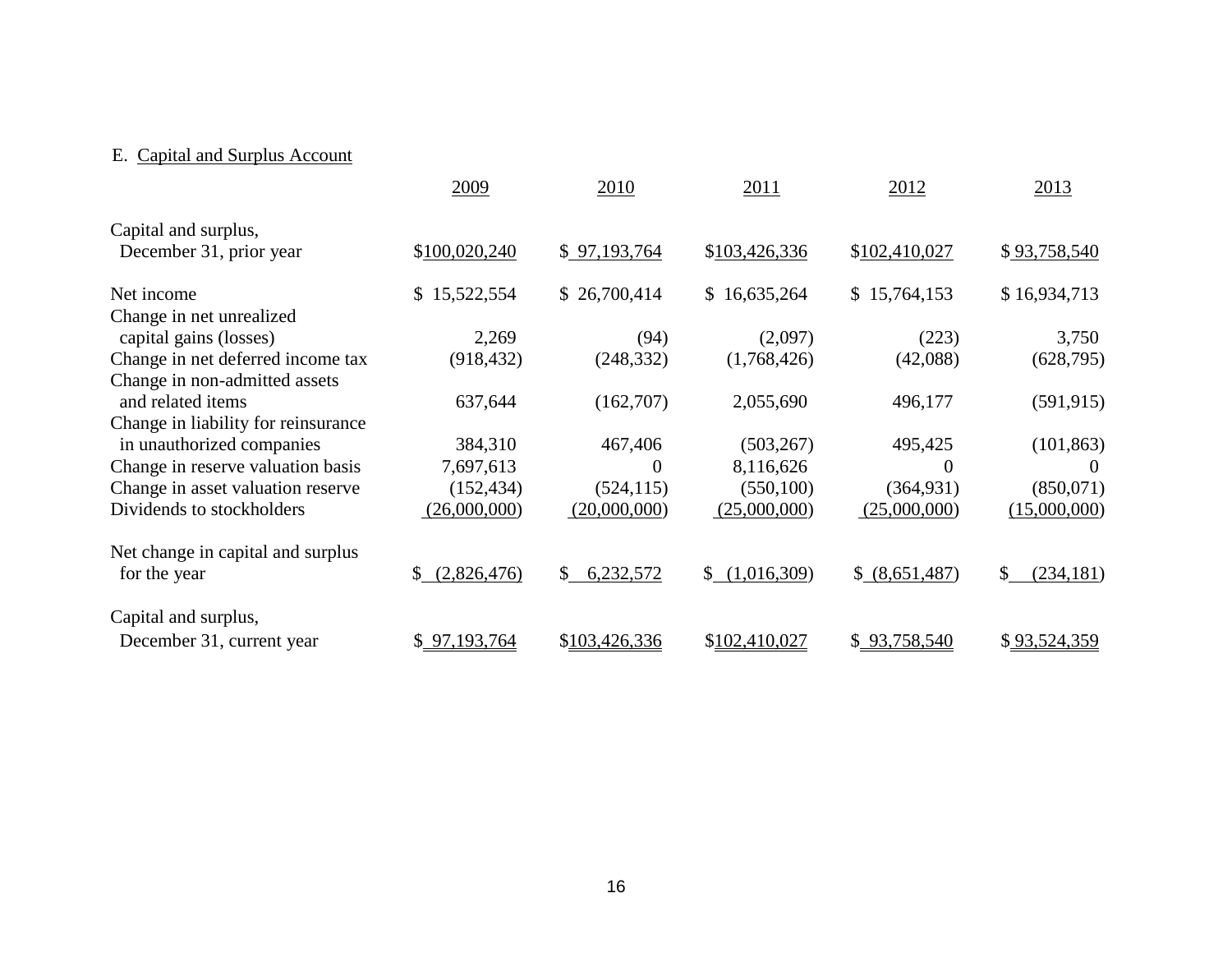Following are the financial violation and recommendation contained in the prior report on examination and the subsequent actions taken by the Company in response to each citation:

#### Item Description

A The Company violated Section 1505(d)(3) of the New York Insurance Law by failing to notify the Superintendent in writing at least thirty days prior to entering into a sublease agreement with its affiliate.

> The lease was terminated effective December 31, 2009, and notice was given to the Department.

 B The examiner recommended that the Company be reimbursed by the affiliate for the overpayment related to the sublease agreement.

> The Company failed to take corrective action in response to this prior report examination period and during the current examination the Company was recommendation during the examination period. Subsequent to the reimbursed for the overpayment as noted.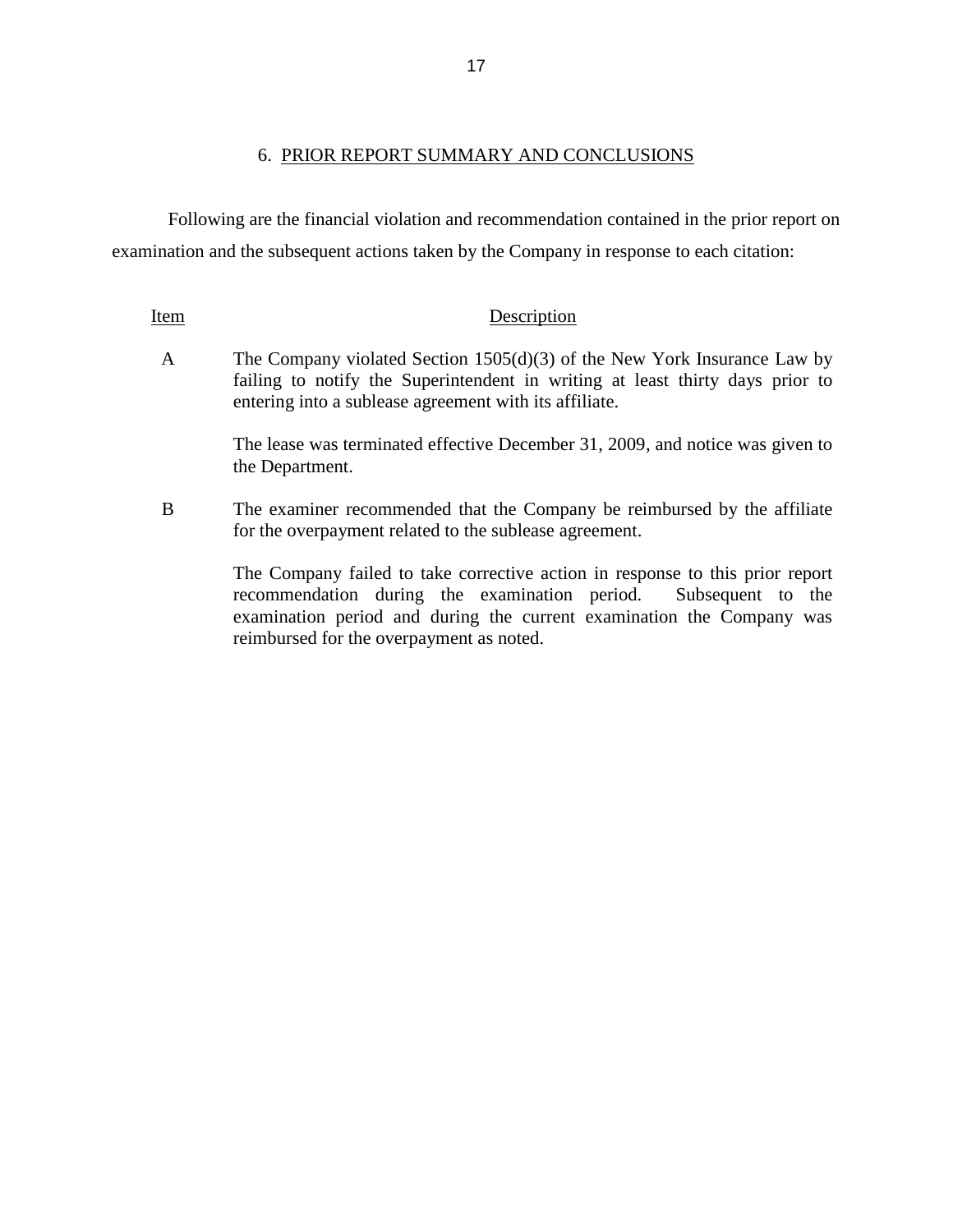Respectfully submitted,

 $/$ s/

Joanne Campanelli, CFE Examiner in Charge Examination Resources, LLC

### COUNTY OF NEW YORK ) STATE OF NEW YORK ) )SS:

COUNTY OF NEW YORK )<br>Joanne Campanelli, being duly sworn, deposes and says that the foregoing report, subscribed by her, is true to the best of her knowledge and belief.

> /s/ Joanne Campanelli, CFE Examination Resources, LLC

Subscribed and sworn to before me

this day of